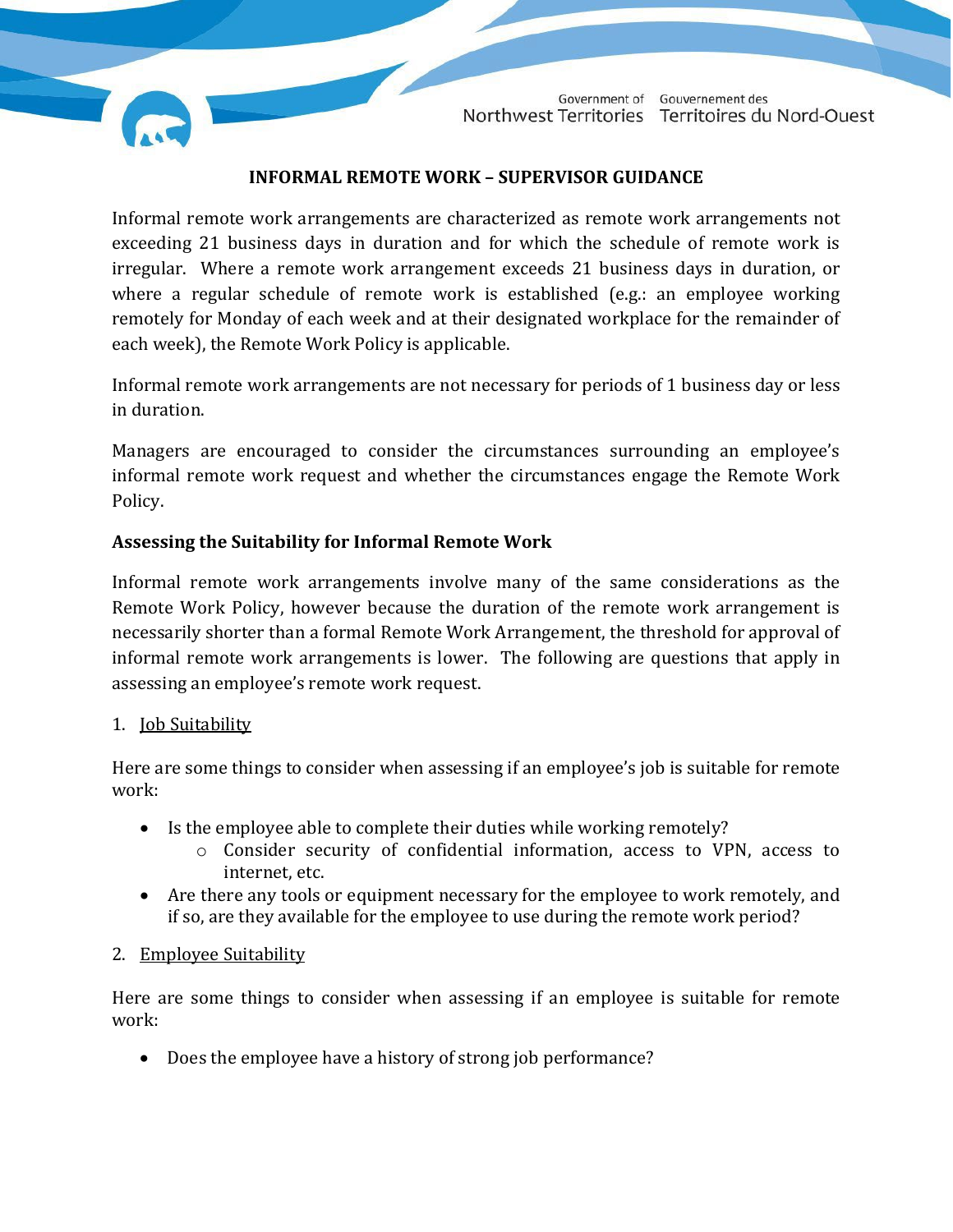

Government of Gouvernement des Northwest Territories Territoires du Nord-Ouest

- Is the employee capable of working independently with minimal supervision?
- Is the employee reliable, responsible, flexible and trustworthy?

## 3. Remote Work Site Suitability

Here are some things to consider when assessing if an employee's proposed remote work site is suitable for remote work:

- Has the employee completed a [Work From Home Safety Assessment](https://my.hr.gov.nt.ca/sites/myhr/files/Work%20from%20Home%20Safety%20Assessment%2018%20March%202020.pdf) for the place they propose to work?
- Does the site have secure, reliable internet access to perform their regular work functions?
- Does the employee have any dependents to care for at the Remote Work Site?
	- o If yes, it may be suitable for the employee to take applicable leave, or a combination of remote work and applicable leave depending on the duties of the employee.

## **Remote Work Site Safety Assessment**

Employees who request remote work are required to complete a [Work From Home Safety](https://my.hr.gov.nt.ca/sites/myhr/files/Work%20from%20Home%20Safety%20Assessment%2018%20March%202020.pdf)  [Assessment](https://my.hr.gov.nt.ca/sites/myhr/files/Work%20from%20Home%20Safety%20Assessment%2018%20March%202020.pdf) and return it to their supervisor before beginning remote work. Please note that informal remote work arrangements should not result in any additional costs for the GNWT; employees are responsible for any costs incurred to establish or maintain their remote work arrangements.

Employees who already have a signed Work From Home Safety Assessment on file do not need to complete additional Work From Home Safety Assessments unless the site or circumstances of their remote work site changes.

## **Informal Remote Work Tracking**

Departments shall maintain a record of informal work arrangements and may be required to report remote work statistics within their department or to the Department of Finance.

Tracking employees' informal remote work will also assist managers in determining if a formal remote work agreement is necessary under the Remote Work Policy.

## **Denied Remote Work Requests**

If an employee's informal remote work request is denied, the employee should be notified by email. The denial email should include the reason that the request was denied.